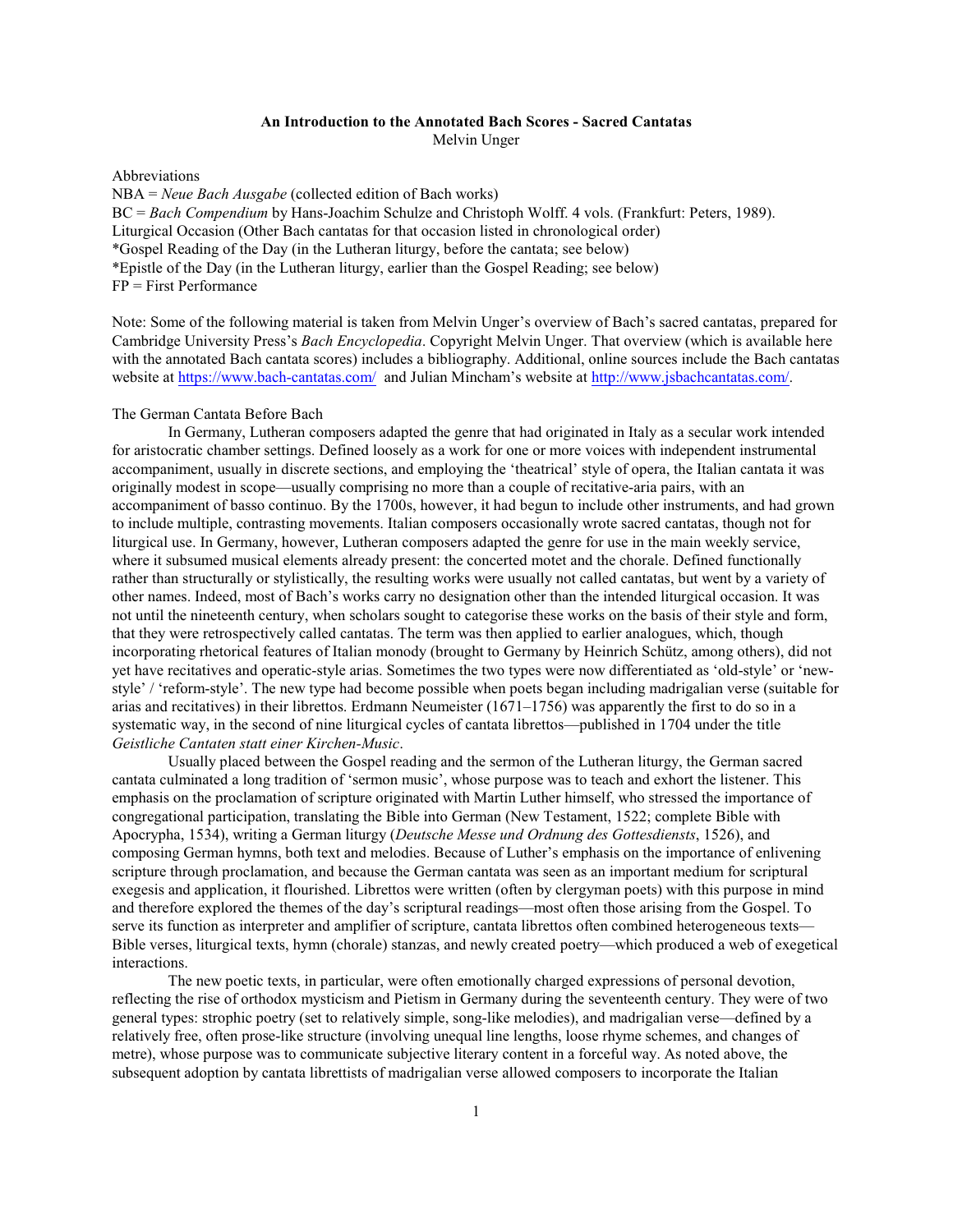theatrical style, i.e., recitatives and da capo arias. While there was significant opposition to the intrusion of this 'worldly' style'—from Orthodox as well as Pietist quarters—, it ultimately became the standard.

In keeping with the various types of texts incorporated into cantata librettos, composers employed many musical styles. Biblical texts were often clothed in motet-like structures, each phrase of text being given a particular vocal gesture, which was then treated imitatively by the other voices in a contrapuntal texture. Having had a long and distinguished history, this 'points of imitation' technique accorded such movements the dignity of church tradition. On the other hand, the influence of the secular madrigal on the motet had led to more expressive text declamation and word-painting—rhetorical characteristics now seen also in cantata movements. Biblical texts might also be presented in the (necessarily more homophonic) polychoral style made popular by Venetian composers around 1600.

Chorale texts were often presented with tune intact, though they might also be paraphrased in recitatives and arias. The inclusion of chorales reflected the Lutheran emphasis on congregational assent, even if they were rendered by the chorus alone. Chorale-based movements varied greatly, ranging from simple cantional settings in which the tune was carried by the soprano, undergirded by alto, tenor, and bass, in homophonic texture, to elaborate settings that embedded the hymn tune as a cantus firmus (with or without words) in an elaborate concerto texture with its own text.

Newly created poetic texts were clothed in a range of musical forms. In the cantata's early development, strophic poems (called odes) were often set as strophic arias. Other poetic texts were set in the manner of a 'sacred concerto' (motet for few voices). Eventually, when monody (as pioneered in Northern Italy) had flowered into recitative and aria, forming the foundation for all theatrical genres, recitatives and arias became ubiquitous in German cantatas as well.

Important composers of Lutheran church cantatas included Franz Tunder (1614–1667), Johann Rosenmüller (1619–1684), Dietrich Buxtehude (ca. 1637–1707), Johann Philip Krieger (1651–1735), Johann Pachelbel (1653– 1706), Johann Kuhnau (1660–1722), Georg Böhm (1661–1733), Friedrich Zachow (1663–1712), Nicolaus Bruhns (1665–1697), Georg Philipp Telemann (1681–1767), Johann Mattheson (1681–1764), Christoph Graupner (1683– 1760), Johann Christoph Frauenholtz (1684–1754), Johann Theodor Römhild (1684–1756), Johann Friedrich Fasch (1688–1758), and Gottfried Heinrich Stölzel (1690–1749), among others. However, Bach's approximately 200 known extant sacred cantatas represent the culmination of the repertory.

While Bach's obituary claims that he wrote five cycles (*Jahrgänge*) of sacred cantatas (which suggests a total number of about 300), fewer than approximately 200 survive complete. The tally does not include cantatas previously attributed to Bach but now considered doubtful or spurious: BWV 15, 53, 141, 142, 143, 160, 189, 200 (an arrangement of an aria by Stölzel) 217, 218, 219, 220, 221, 222, and 224.

Most of Bach's surviving church cantatas come from his Leipzig period, that is, they originated after 1723, when he became responsible for the weekly production of cantatas in the Leipzig churches of St. Thomas and St. Nicholas. Nevertheless, Bach did have occasion to write church cantatas before he came to that city.

In comparison to other contemporaries, Bach's output is relatively modest. Telemann, for example, completed at least 20 cycles, of which about 1400 individual works survive. Similarly for Graupner, over 1400 sacred cantatas are extant. Stölzel's prodigious oeuvre originally included at least twelve cantata cycles, some of them double cycles. Unfortunately, most have evidently not survived. In any case, the imaginativeness and complexity of Bach's contributions to the genre stand them apart.

When, in 1708 Bach resigned as organist from a short tenure at St. Blasius Church in Mühlhausen, he stated that his ultimate aim was to establish a 'well-regulated church music to the glory of God'. As we now know, Bach was given to writing encyclopaedic, comprehensive collections. Even if he did not complete five cycles, he evidently met this goal with respect to cantata production, for he could repeat works in subsequent years.

Although most of Bach's (surviving) cantatas were written during two intensive periods of focussed work (between 1713 and 1716 in Weimar, and between 1723 and 1729 in Leipzig), they may be regarded as the centre of his lifework. Throughout his career he composed, rehearsed, and performed them. The result—what survives of his oeuvre—is a canon of unparalleled technical variety and expressive range within a distinctly individual style. If some of the texts now strike us as ponderous, sentimental, or moralistic, we should remember that librettists were more interested in hermeneutical persuasiveness than in beauty. Erdmann Neumeister, expressed this sentiment in the foreword to his publication of 1704:

In this style I have preferred to retain biblical and theological modes of expression. For it seems to me that a magnificent ornamentation of language in human artistry and wisdom can impede the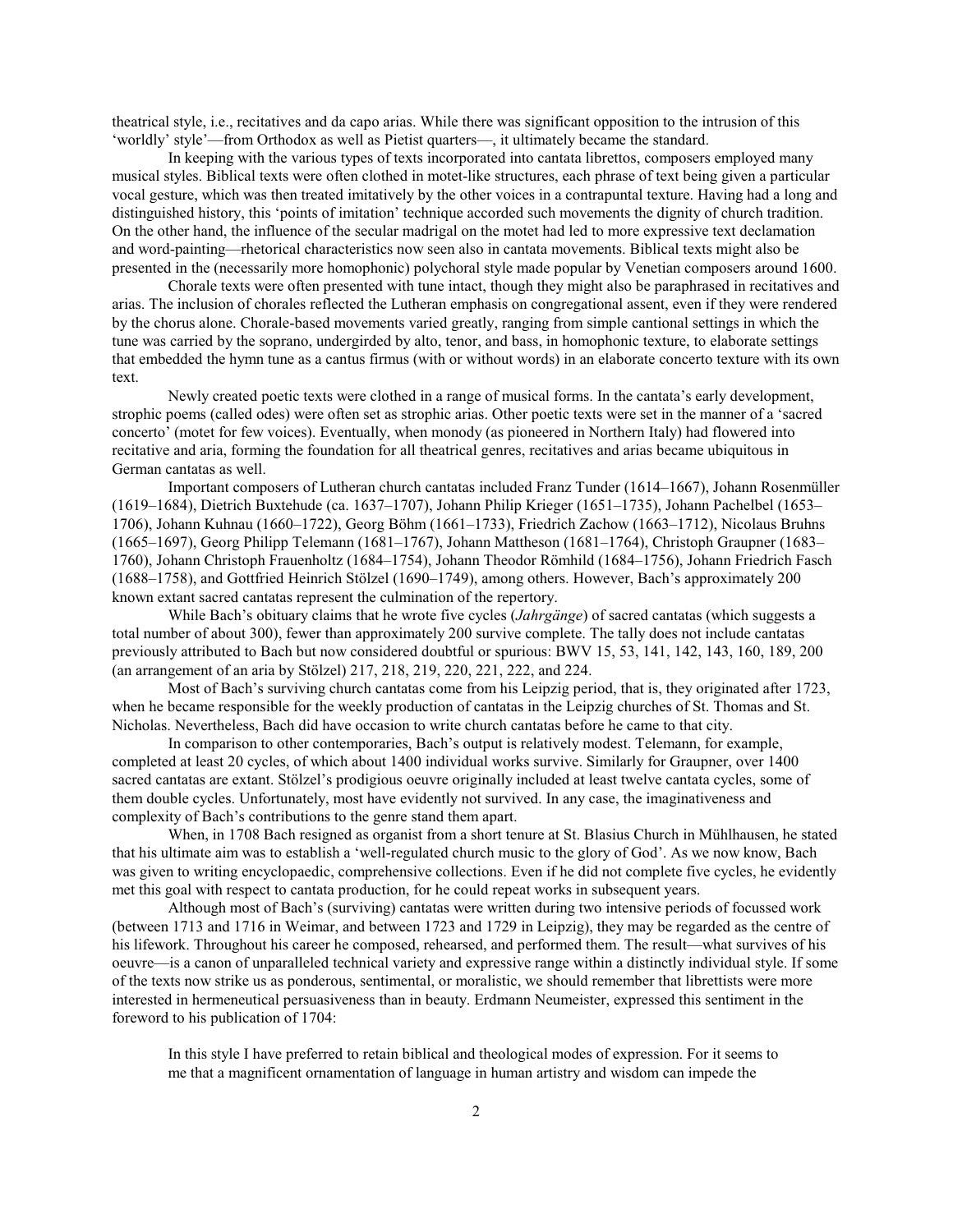spirit and charm in sacred poetry as greatly as it may promote both in political verse.

Ultimately, Bach's cantata settings transcend the time-bound elements of their texts, finding an inner core of truth that is both personal and universal.

# **The Leipzig Liturgy (HauptGottesdienst)**

See Terry, *Joh. Seb. Bach Cantata Texts*, 32—49; Christoph Wolff, *Johann Sebastian Bach. The Learned Musician*, (New York: W. W. Norton, 2000), 255–57; Hans T. David and A. Mendel. Revised and enlarged by C. Wolff. *The New Bach Reader. A Life of Johann Sebastian Bach in Letters and Documents* (New York: W. W. Norton, 1998), No. 113 (Bach outlines the service in the autograph score of BWV 61, *Nun komm, der Heiden Heiland* (for 1 S. in Advent, 28 November 1723); Günther Stiller, *Johann Sebastian Bach and Liturgical Life in Leipzig* (St. Louis, Missouri: Concordia, 1984), *Liturgical Life in Leipzig*, 86–95, 116–138.

Note: To have chant & polyphony, Latin & German side by side was in keeping with Luther's directives.

1. Organ Prelude (Ringing of bells at 7:00 a.m.)

### **Entrance Section (Mood: prayers of praise & thanksgiving)**

- 2. Motet (Choir sings polyphonic motet, mostly from *Florilegium* of Bodenschatz)
- 3. Organ Piece
- 4a Kyrie: Depended on which choir did the service:
	- First Choir: Latin chant or Latin polyphony

Second Choir: German Kyrie chorale ["Kyrie! Gott Vater in Ewigkeit"] with congregational participation

- 4b. Gloria: Latin intonation by liturgist, then continued by choir ("Et in terra"); alternatively the Latin intonation was followed by the German chorale, "Allein Gott in der Höh sei Ehr"; after 1700 the German version (with congregation) was more common; polyphonic Gloria sung only on special occasions
- 5. Salutation: Dominus vobiscum (The Lord be with you); Choir responds "Et cum spiritu tuo."
- 6. Collect for the day intoned in Latin before the altar. [This was Latin until after 1750; the congregation read along in their hymnbooks or prayer books.]

## **Service of the Word (Mood: Most important section because it was proclamation)**

- 7. Reading of the Epistle (chanted?)
- 8. Litany (only occasionally: probably during Advent and Lent [Stiller, 129; Bach's note])
- 9. De tempore Hymn (introduced with an organ prelude)
- 10. Reading of the Gospel (chanted?)
- 11. "Credo in unum Deum" intonation followed immediately by Cantata. Alternatively, if there was no cantata, the intonation was followed by the remainder of the Nicene Creed chanted in Latin by the choir (Stiller, 123). Organist introduced cantata with improvisation (Stiller p. 80)
- 12. Creedal Hymn: "Wir glauben all an einen Gott" (Minister ascends the pulpit during the last stanza of hymn.)
- 13. Hymn: "Wir glauben all an einen Gott"
- 14. Sermon on the Gospel

•Pulpit Greeting and Admonition to Prayer (called *Präambulum* or *Praeloquium* or *Antritt*)

•Congregational Hymn Response (Stiller, 124): "Herr Jesu Christ, dich zu uns wend" Christmas to Mary's Purification: "Ein Kindelein so löbelich" Easter to Rogate  $(6<sup>th</sup> S.$  after Easter): "Christ is erstanden" Ascension & Exaudi ( $7<sup>th</sup>$  S. after Easter): "Christ fuhr gen Himmel" Pentecost: "Nun bitten wir den heiligen Geist" Reformation Festival: "Erhalt uns, Herr, bei deinem Wort"

•Lord's Prayer prayed silently.

•Gospel read once again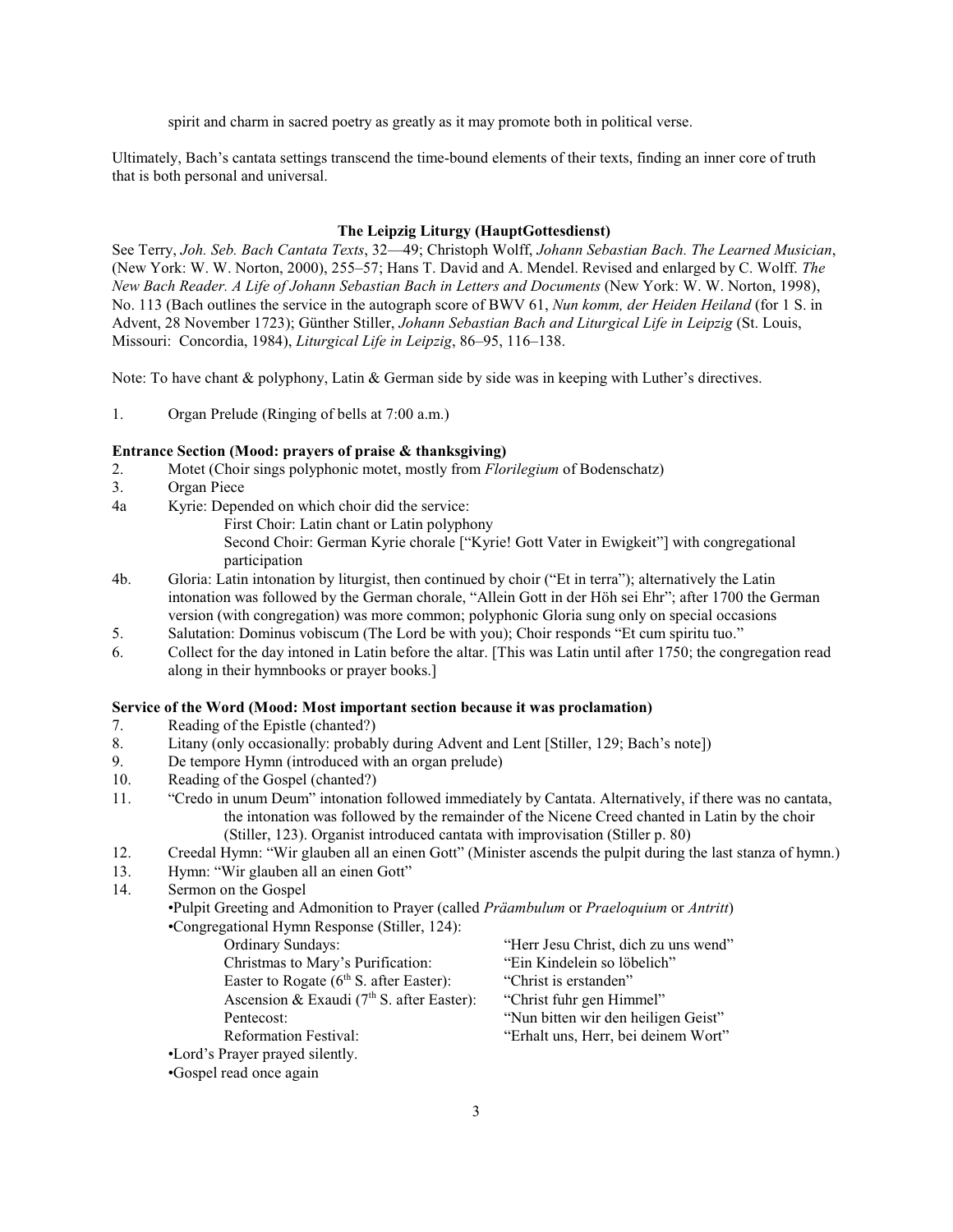•Sermon preached (one hour: 8:00–9:00).

•Prayer Section: prayers, thanksgivings, intercessions, announcements; closing comments admonish congregation to remember the poor by putting something in the "poor boxes" near the door. •Silent Lord's Prayer

•Priest leaves pulpit with Pauline benediction: "The peace of God, which passes all understanding..."

- 15. Congregational Hymn suitable for the Gospel or second part of cantata, or motet (Stiller, 80–81, 125)
- 16. General Prayer of the Church (Stiller, 125)

## **Service of the Sacrament (two versions: one for high Sundays, one for regular Sundays)**

- 17. Latin Preface (chanted) on high Sundays only. (See list in Stiller, 126.) However, if the Te Deum was sung, Preface was omitted.):
	- Priest: Dominus vobiscum (The Lord be with you.)
	- Choir: Et cum spiritu tuo (And with thy spirit.)
	- Priest: Sursum corda (Lift up your hearts.)
	- Choir: Habémus ad Dominum (We have them lifted up to the Lord.)
	- Priest: Gratias agamus Domino Deo nostro (Let us give thanks to the Lord our God.

Choir: Dignum et justum est. (It is meet and just.)

Continues with the Proper Preface according to the season.

Choir sings a polyphonic Sanctus as the climax of the preface.

18. Lord's Prayer: On regular Sundays only; on high Sundays it was omitted. During Lent the priest read a paraphrase-explanation of the Lord's Prayer and followed it with an exhortation to people for prayer before communion. On Maundy Thursday this paraphrase-explanation/exhortation was then followed by the chanted Lord's Prayer.

# 19. Communion

•Words of Institution & Distribution (bell is rung, then words of Institution). During the distribution: Agnus Dei, motets, even cantata movements; then hymn(s): 7 hymns used regularly, depending on how many communicants there were (Stiller, p. 82–85, 128). These were apparently alternated with organ chorale preludes (see Bach's note):

- "Jesus Christus unser Heiland"
- "Gott sei gelobet und gebenedeiet"
- "Nun freut euch, lieben Christengemein"

"Wo soll ich fliehen hin"

- "Es wolle Gott uns gnädig sein"
- "Nun lob, mein Seel, den Herren"
- "Der Herr is mein getreuer Hirt"
- plus perhaps "Ich danke dem Herrn vom ganzen Herzen" (Ps. 111)
- •Closing Collect (chanted by liturgist at the altar)
- 20. Aaronic Benediction (From Numbers 6), spoken by liturgist
- 21. Closing hymn sung by the congregation "Gott sei uns gnädig und barmherzig" and, on festival days, special hymns. (Stiller 128)

Bach notes the order for his first Advent 1 service (November 28, 1723) in the score of cantata 61 (see NBR 113): 1) Preluding

- 2) Motet
- 3) Preluding on the Kyrie, which is performed throughout in concerted manner
- 4) Intoning before the altar
- 5) Reading of the Epistle
- 6) Singing of the Litany
- 7) Preluding on [and singing of] the Chorale
- 8) Reading of the Gospel
- 9) Preluding on [and performance of] the principal music [cantata]
- 10) Singing of the Creed [Luther's Credo hymn]
- 11) The Sermon